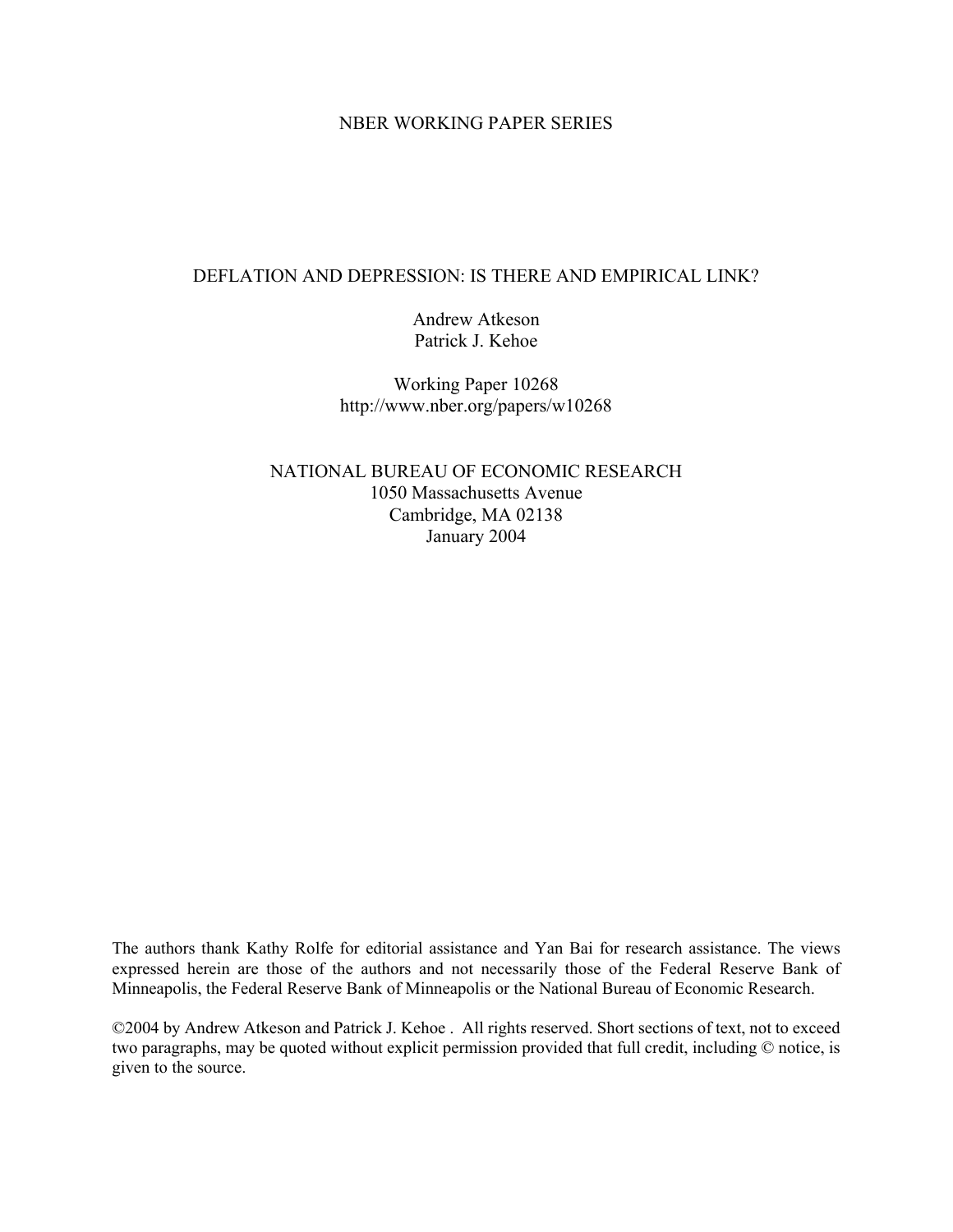Deflation and Depression: Is There an Empirical Link? Andrew Atkeson and Patrick J. Kehoe NBER Working Paper No. 10268 January 2004 JEL No. E5, E52, E58, E6, E65, E42, E3, E31

# **ABSTRACT**

Are deflation and depression empirically linked? No, concludes a broad historical study of inflation and real output growth rates. Deflation and depression do seem to have been linked during the 1930s. But in the rest of the data for 17 countries and more than 100 years, there is virtually no evidence of such a link.

Andrew Atkeson Bunche Hall 9381 Department of Economics UCLA Box 951477 Los Angeles, CA 90095-1477 and NBER andy@atkeson.net

Patrick Kehoe Research Department Federal Reserve Bank of Minneapolis 90 Hennepin Avenue Minneapolis, MN 55480-0291 and NBER pkehoe@nber.org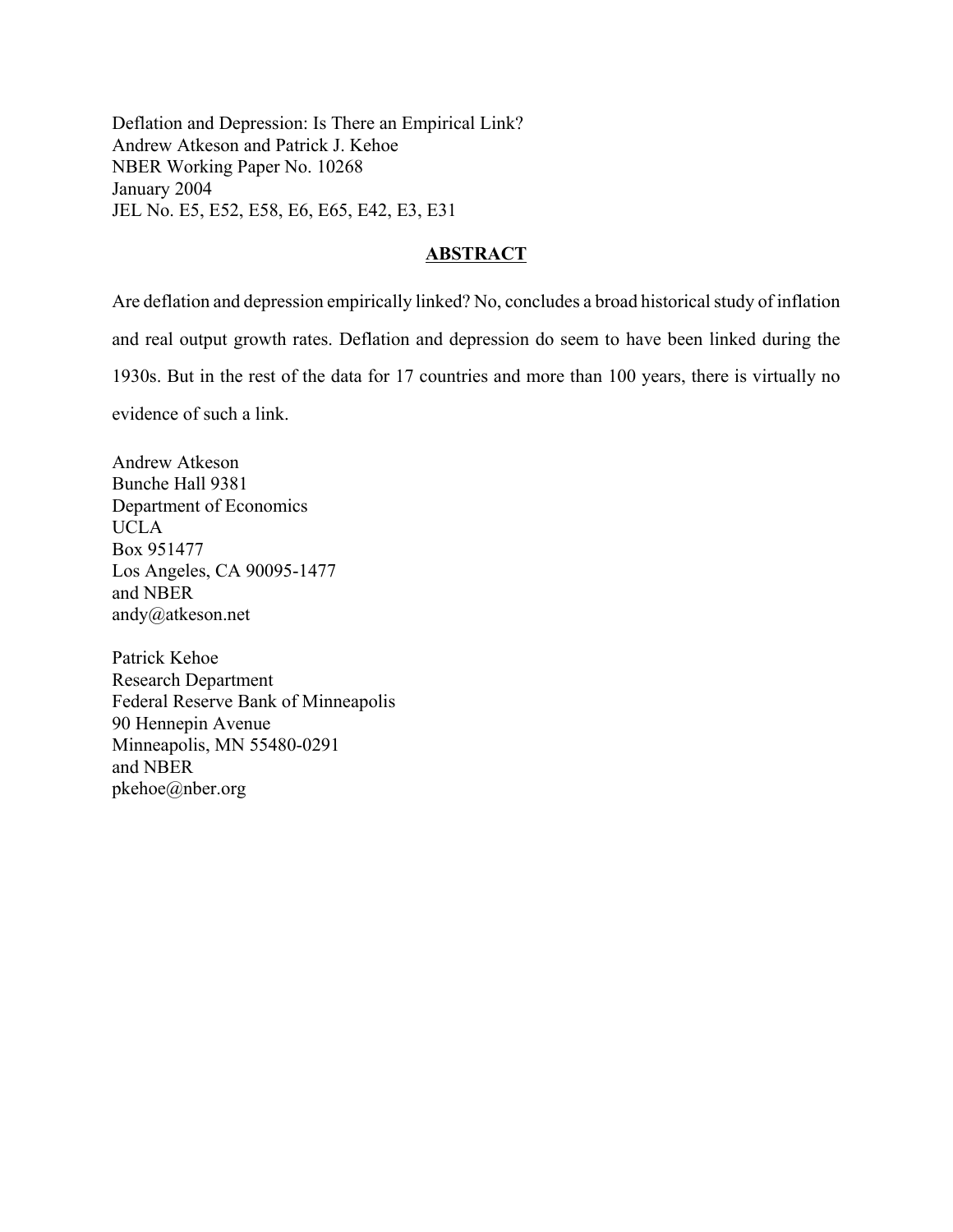According to standard economic theory, deflation is the necessary consequence of optimal monetary policy. In 1969, Milton Friedman argued that under the optimal policy, the nominal interest rate should be zero and the price level should fall steadily at the real rate of interest. Since then, Friedman's argument has been confirmed in a formal setting. (See, for example, V. V. Chari, Lawrence Christiano, and Patrick Kehoe 1996 and Harold Cole and Narayana Kocherlakota 1998.)

Most policymakers, however, are extremely reluctant to implement any policy that would lead to deflation. This reluctance seems to stem from the experience of the Great Depression, in which deflation and depression appear to have been tightly linked. (See, for example, Ben Bernanke and Kevin Carey 1996.) That experience has led to theories in which deflation leads to depression. The quantitative ability of those theories to account for the Great Depression is now being debated. (See, for example, Cole and Lee Ohanian 2001.)

Here we examine the empirical relationship between deflation and depression in a broad historical context, including but not limited to the Great Depression. We use a panel data set on inflation and real output growth for 17 countries and more than 100 years. To focus on mediumterm fluctuations, we break the time series on inflation and real output growth for each country into five-year episodes, and for each episode, we compute the average annual inflation rate and the average annual real output growth rate. For any episode, we define a deflation as a negative average inflation rate and a depression as a negative average real output growth rate. Throughout, we restrict attention to *moderate inflations*, those with average annual inflation below 20 percent.

Our main finding is that the only episode in which we find evidence of a link between deflation and depression is the Great Depression (1929–34). We find virtually no evidence of such a link in any other period. Here we have made no attempt to distinguish anticipated from unanticipated deflations, while theory, of course, makes a sharp distinction. Optimal monetary policy in a broad class of models with nominal rigidities dictates engineering small anticipated deflations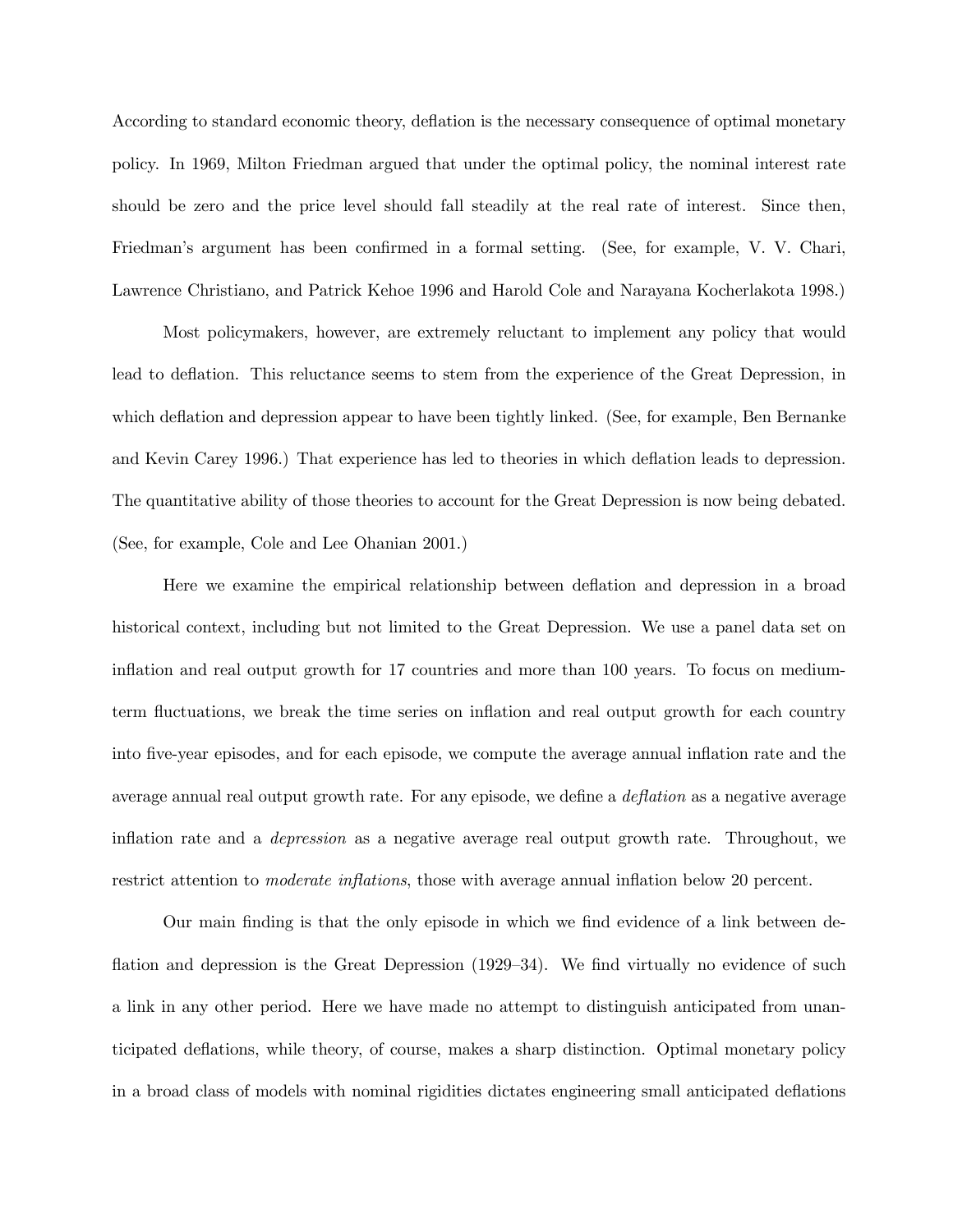and avoiding unanticipated deflations altogether. To the extent that the deflation in the Great Depression is thought of as unanticipated, as in most existing theories, this episode is not relevant for evaluating the costs of anticipated deflation. Our finding thus suggests that policymakers' fear of anticipated policy-induced deflation that would result from following, say, the Friedman rule is greatly overblown.

We note here that since WWII, one country has come close to having both a depression and a deflation: Japan in the late 1990s. Is Japan's recent slowdown from a historically high average growth primarily due to its very low inflation rates? We doubt it. Since 1960, Japan's average growth rates have basically fallen monotonically, and since 1970, its average inflation rates have too. Attributing this 40-year slowdown to monetary forces is a stretch. More reasonable, we think, is that much of the slowdown is the natural pattern for a country that was far behind the world leaders and had begun to catch up.

### I. The Data

All of our series end in 2000. Here are the countries (and the years their data start): Argentina (1885), Australia (1862), Brazil (1861), Canada (1870), Chile (1908), Denmark (1871), France (1820), Germany (1830), Italy (1867), Japan (1885), the Netherlands (1900), Norway (1865), Portugal (1833), Spain (1849), Sweden (1861), the United Kingdom (1870), and the United States (1820). For all countries except Australia and Denmark, the data up to 1980 are taken from Arthur Rolnick and Warren Weber (1997). The data for Australia and Denmark up to 1980 are taken from David Backus and Kehoe (1992). The data for 1980 on are from the International Financial Statistics of the International Monetary Fund. (The pre-1980 data are missing some observations.)

We choose the five-year episodes to start and end with years ending in 9 or 4. This way, we include the Great Depression of 1929—33 in a single episode covered by the five-year average of 1929—34 and the depression of 1921—22 in the five-year average of 1919—24.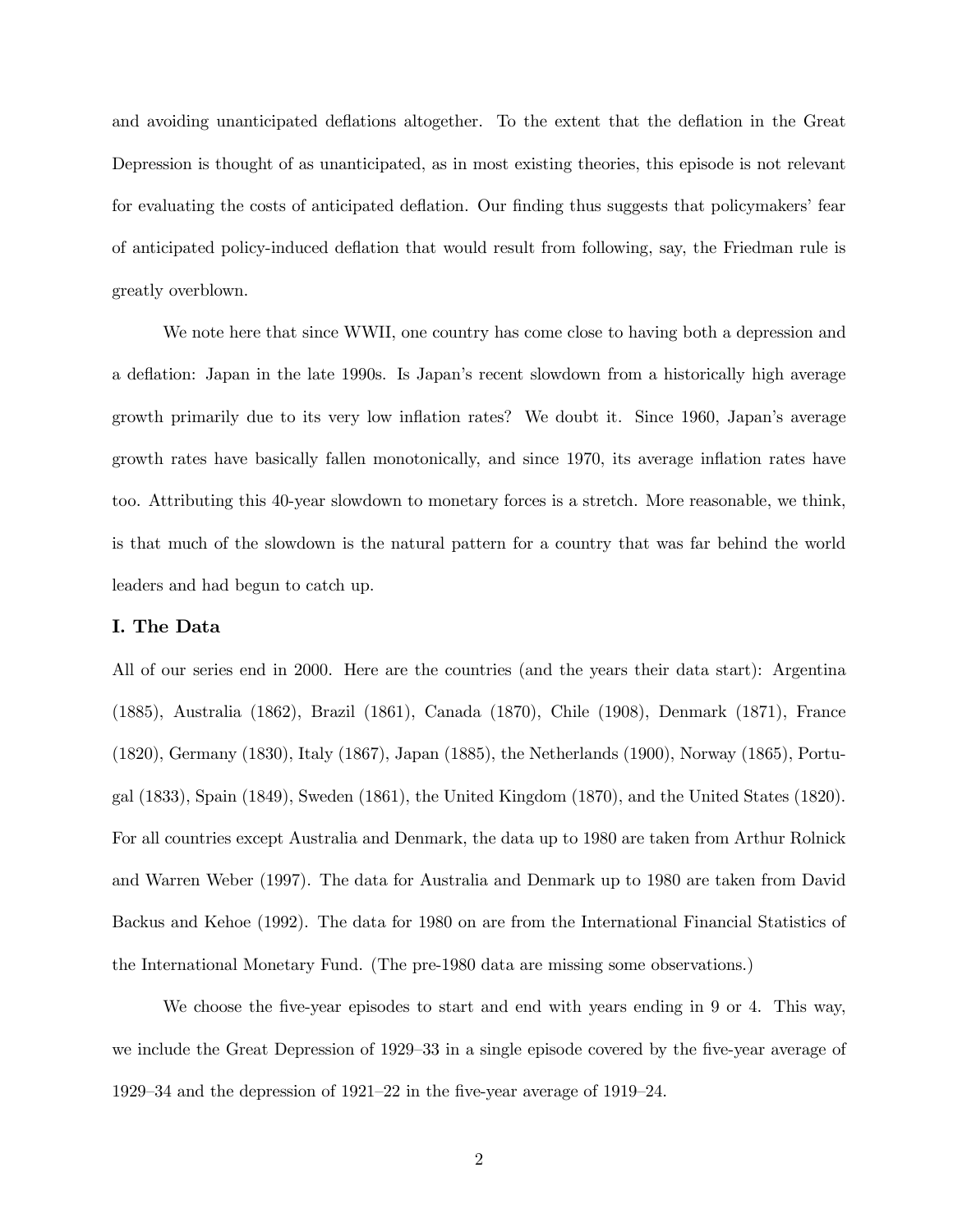#### II. The Findings

#### A. The Great Depression Episode

We start with the Great Depression episode, 1929—34. The data for this episode do seem to show a link between deflation and depression–but not an overwhelmingly tight link.

In Figure 1, we plot average inflation and output growth for the 16 countries for which we have data for this period. (Chile's output data are missing.) In 1929—34, all 16 countries had deflation, 8 had deflation and depression, and the other 8 had deflation but no depression. For all 16 countries, a regression of output growth on a constant and the inflation rate has a slope coefficient of .40 (.28). (Here, and throughout, we record the standard error of a regression coefficient in parentheses.) The slope coefficient implies that, on average, a one percentage point lower inflation rate is associated with a drop in growth of .4 of a percentage point, say, from 3.40 to 3.00 percent. (We summarize all our regressions in Table 1.)

In the Great Depression episode, then, all countries had deflation, and half of them had depression. In a regression sense, there seems to be a link here. Researchers disagree on how strong that link is. Some, like Barry Eichengreen and Jeffrey Sachs (1985) and Bernanke and Carey (1996), argue that deflation and depression during the Great Depression were closely linked; Cole, Ohanian, and Leung (2003) argue to the contrary.

#### B. Outside the Great Depression

While the debate about the Great Depression episode is ongoing, our interest lies mainly in looking for a robust relationship in a broader historical context. If we find none, the Great Depression may have been a special experience with little to offer policymakers considering a deflationary policy today. And that is what we find.

In Figure 2, we plot average inflation and output growth rates for the 17 countries for all five-year periods except 1929—34. Here we see only 8 episodes with both deflation and depression.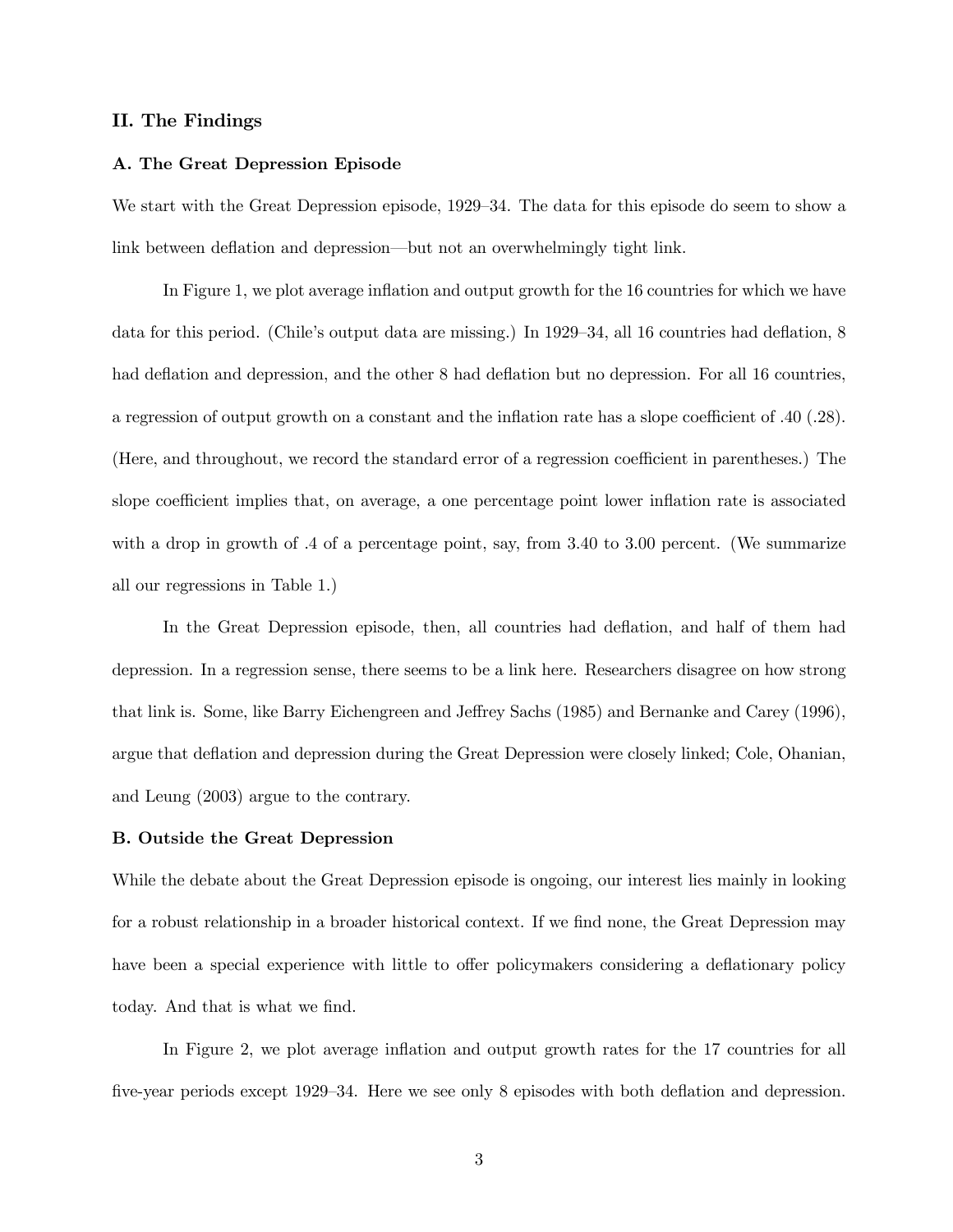There are 65 episodes of deflation without depression and 21 of depression without deflation. Thus, 65 of 73 deflation episodes had no depression, and 8 of 29 depression episodes had no deflation. What is striking is that nearly 90% of the episodes with deflation did not have depression. In a broad historical context, beyond the Great Depression, the notion that deflation and depression are linked virtually disappears.

Note that most of the episodes in the data set that have deflation and no depression occurred under a gold standard; does that somehow make them irrelevant for shedding light on deflations under a fiat system? No. If we interpret such standards as a rule with some commitment, as many (like Bordo and Finn Kydland 1995) do, then these episodes seem at least as relevant for thinking about the effects of following a Friedman rule as are the episodes in the post-WWII data, when policy was more discretionary. And if we think that the world economy has changed so much since WWII that all the data before it sheds no light on what might happen in an economy today, then there is not much to discuss, since in the post-WWII period, there are no episodes of deflation. Moreover, as has been commonly noted, inflation is actually negatively related to output growth in the post-WWII data.

A more compelling objection is that the data from periods of world wars are just not relevant for other periods. We thus investigate the data excluding all war-related episodes. We find that war does seem to play a role in generating depression. Of the 21 depression episodes without deflation, 10 were related to a world war: 4 during WWI, 3 during WWII, and 3 right after WWII. (We view Japan's dismal growth in 1949—54 as war-related.) But that does not change our result about deflation and depression. Based on all of the data outside of the Great Depression, a regression of output growth on inflation has a slope coefficient of .04 (.03). Excluding all the data from the war-related episodes (1914—19, 1939—44, 1944—49) and the 1949—54 episode for Japan gives a slope coefficient of .10 (.03). These data thus show little or no relationship between deflation and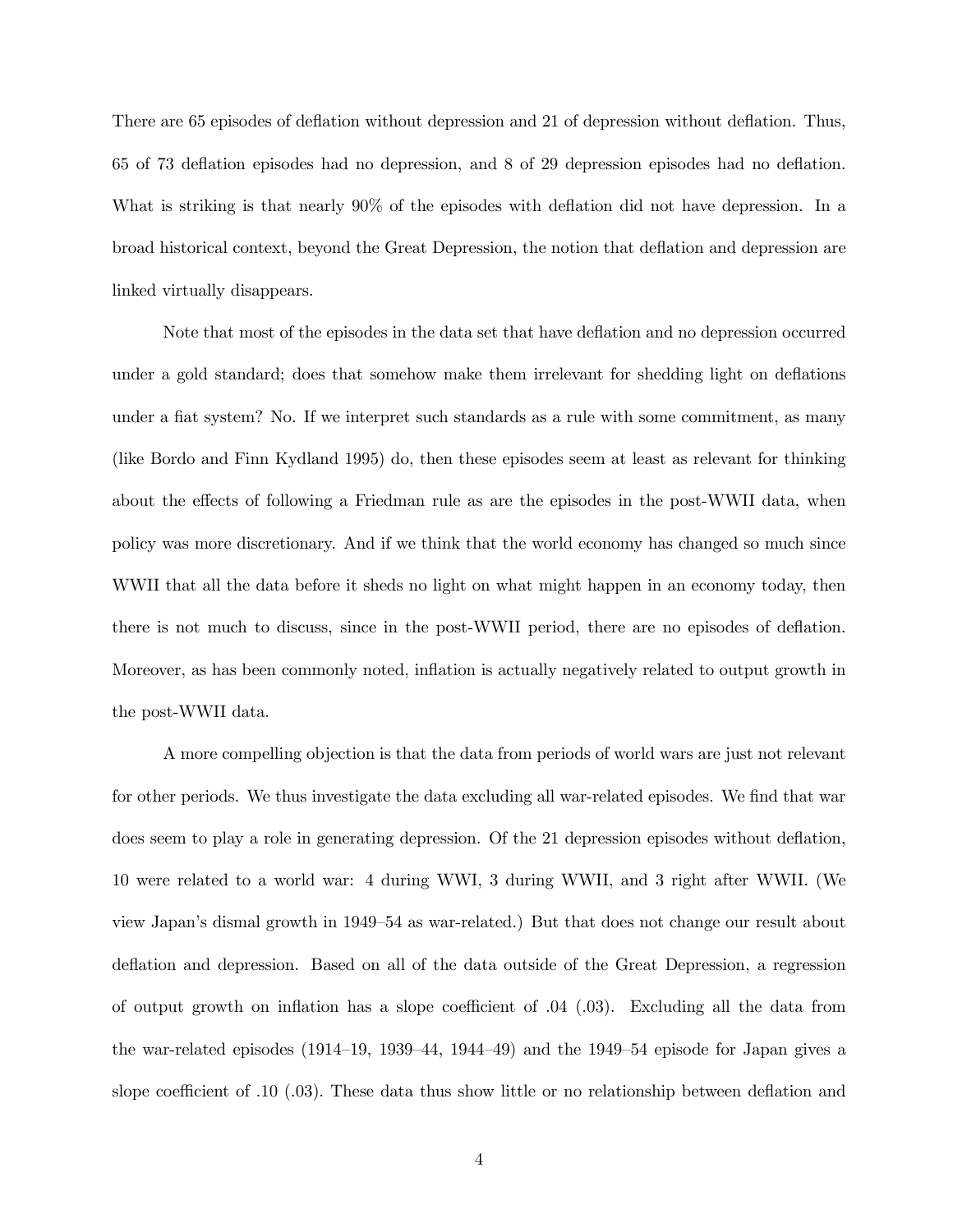depression. This finding is consistent with that of Michael Bordo, John Landon-Lane, and Angela Redish (2002).

#### C. The Overall Relation

In Figure 3, we display all of the data. Here the regression line has a slope coefficient of .08 (.03). Thus, a one percentage point drop in inflation is associated with a drop in the average real growth rate of just .08 of a percentage point, say, from 3.08 to 3.00 percent.

The relation between deflation and depression does differ pre- and post-WWII. The slope coefficients are .11 (.04) in the pre-WWII data and −.03 (.04) in the post-WWII data. The postwar result is consistent with the results of many studies, which typically associate higher inflation and lower growth.

#### D. Japan

In the postwar data, Japan's experience in the 1990s is the closest that any major economy has come to having both a deflation and a depression. Economists debate whether this experience is evidence of a link between these conditions. To put Japan's recent experience in context, consider Figure 4, where we plot its annual rates of output growth and inflation as well as their five-year averages since 1960.

Figure 4 essentially shows a 40-year decline in the output growth rate (4A) and a 30 year decline in the inflation rate (4B). We think standard theories–either neoclassical or new Keynesian–would have a hard time blaming Japan's secular growth slowdown on its secular decline in inflation. But that slowdown would naturally arise in many growth models in which a country grew rapidly in the early postwar period because it had been below its steady-state growth path; as it caught up to this path, its growth would naturally slow.

Has Japan's growth slowed too much? Not relative to countries like Italy and France. At 1.41, Japan's growth in the 1990s was dismal compared to the U.S growth of 3.20, but not compared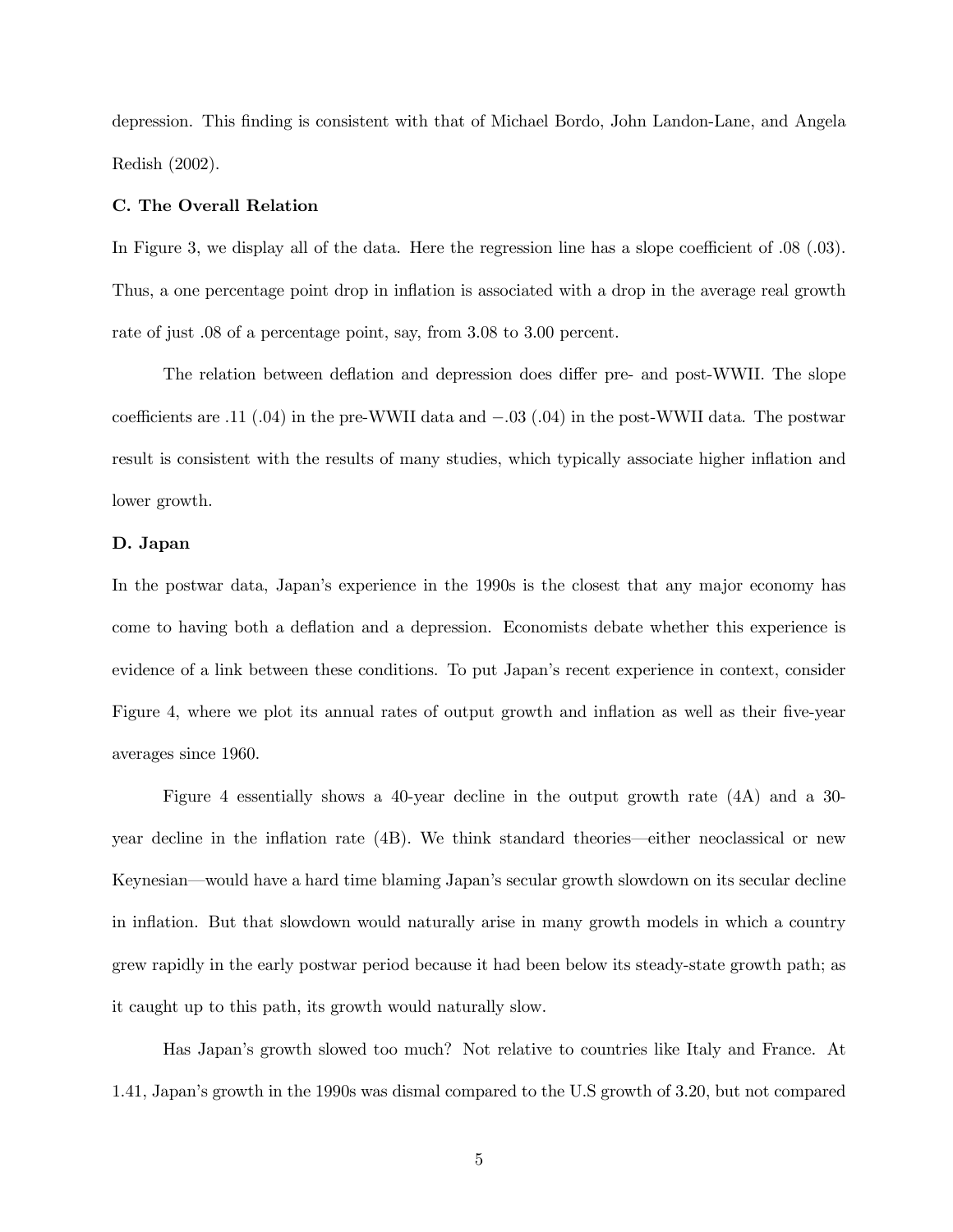to the growth of Italy (1.61) or France (1.84).

#### III. Concluding Remarks

The data suggest that deflation is not closely related to depression. A broad historical look finds many more periods of deflation with reasonable growth than with depression and many more periods of depression with inflation than with deflation. Overall, the data show virtually no link between deflation and depression.

This study simply characterizes the relation in the raw data between deflation and output growth, with no attempt to control for anything, like the type of monetary regime or the extent to which the deflation was anticipated. Perhaps a link between deflation and depression could be teased out of the data with a well-motivated set of controls. Our contribution here is to note that without such controls, the data show no obvious relationship. The bar has thus been raised for those who claim that deflation and depression are closely linked.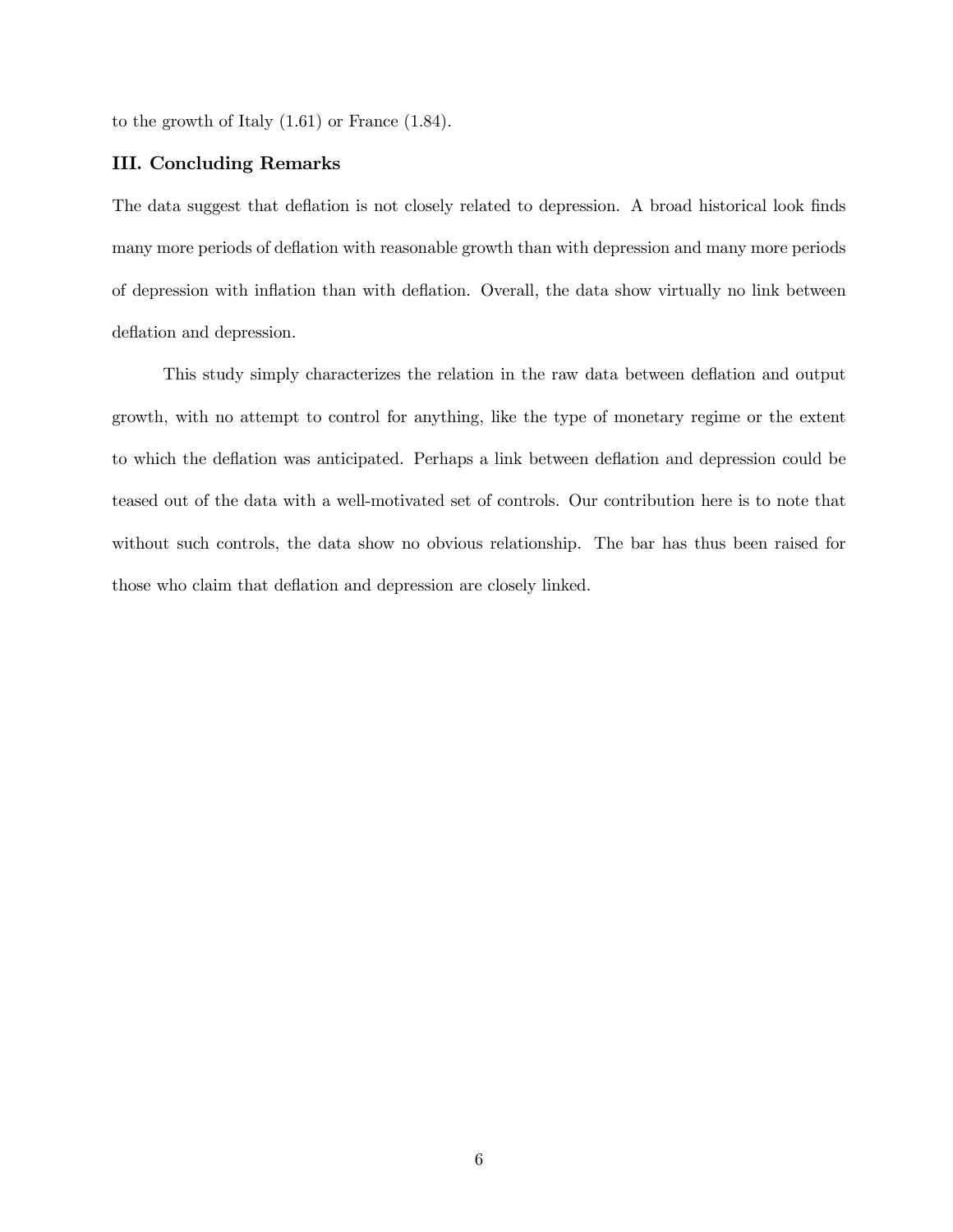#### REFERENCES

Backus, David K. and Kehoe, Patrick J. "International Evidence on the Historical Properties of Business Cycles." American Economic Review, September 1992, 82(4), pp. 864—88.

Bernanke, Ben S. and Carey, Kevin. "Nominal Wage Stickiness and Aggregate Supply in the Great Depression." Quarterly Journal of Economics, August 1996, 111(3), pp. 853—83.

Bordo, Michael D. and Kydland, Finn E. "The Gold Standard as a Rule: An Essay in Exploration." Explorations in Economic History, October 1995, 32(4) pp. 423—64.

Bordo, Michael D.; Landon-Lane, John and Redish, Angela. "Good versus Bad Deflation: Lessons from the Gold Standard Era." Manuscript, Rutgers University, 2002.

Chari, V. V.; Christiano, Lawrence J. and Kehoe, Patrick J. "Optimality of the Friedman Rule in Economies With Distorting Taxes." Journal of Monetary Economics, April 1996, 37(2) pp. 203—23.

Cole, Harold L. and Kocherlakota, Narayana. "Zero Nominal Interest Rates: Why They're Good and How to Get Them." Federal Reserve Bank of Minneapolis Quarterly Review, Spring 1998, 22(2), pp. 2—10.

Cole, Harold L. and Ohanian, Lee E. "Re-Examining the Contributions of Money and Banking Shocks to the U.S. Great Depression," in Ben S. Bernanke and Kenneth Rogoff, eds., NBER macroeconomics annual 2000. Cambridge, Mass.: MIT Press, 2001, pp. 183—227.

Cole, Harold L.; Ohanian, Lee E. and Leung, Ron. "Deflation, Real Wages, and the International Great Depression: A Productivity Puzzle." Manuscript, UCLA, 2003.

Eichengreen, Barry and Sachs, Jeffrey. "Exchange Rates and Economic Recovery in the 1930s." Journal of Economic History, December 1985, 45(4), pp. 925—46.

Friedman, Milton. "The Optimum Quantity of Money," in The optimum quantity of money and other essays. Chicago: Aldine, 1969, pp. 1—50.

Rolnick, Arthur J. and Weber, Warren E. "Money, Inflation, and Output under Fiat and Commodity Standards." Journal of Political Economy, December 1997, 105(6), pp. 1308—21.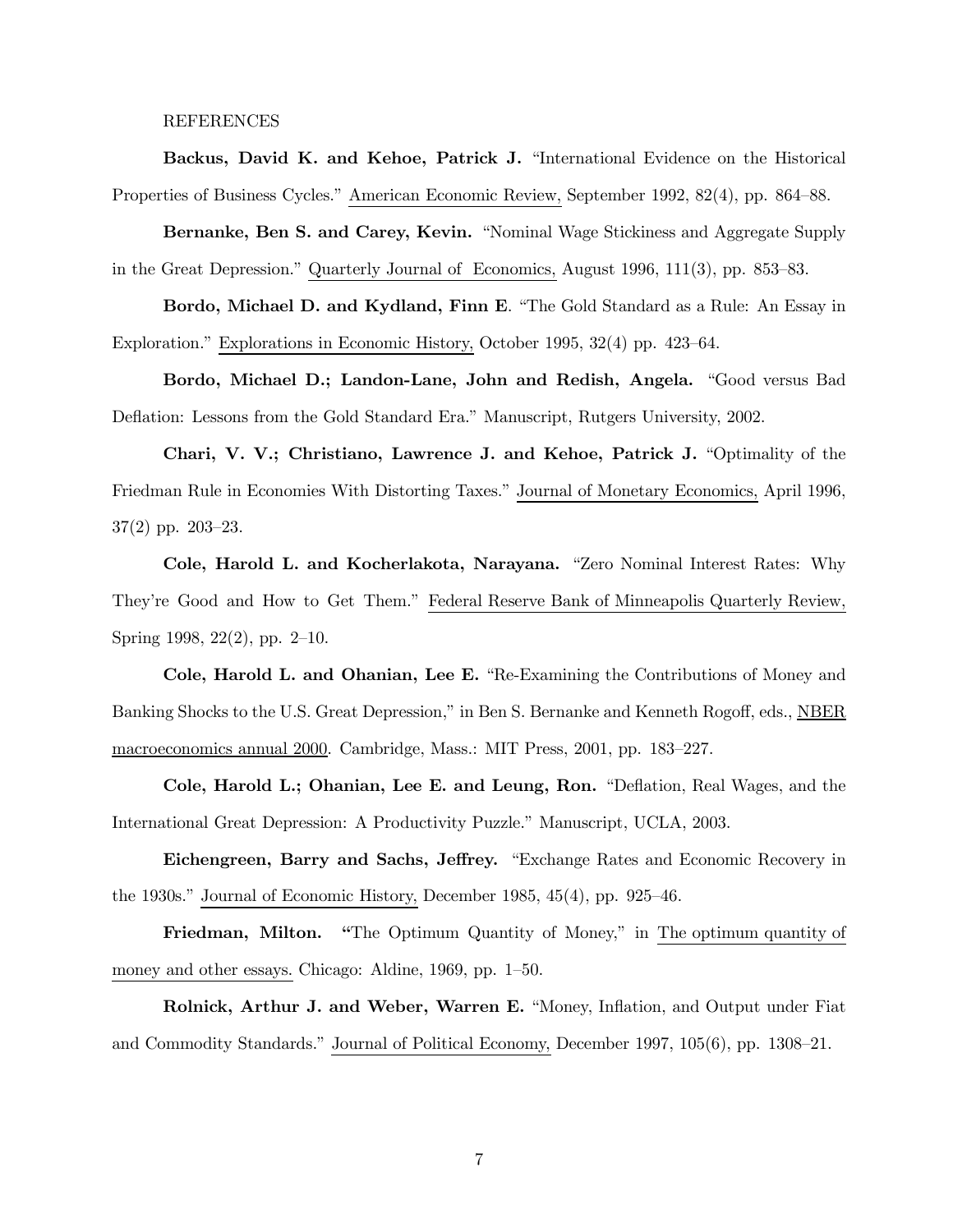# Table 1

# **Deflation and Depression: Where's the Link?**

Regression of Average Growth on Average Inflation

|                                 | <b>Regression Equation</b> |        |
|---------------------------------|----------------------------|--------|
| Episode                         | Constant                   | Slope  |
| <b>Great Depression Episode</b> | 1.15                       | .40    |
| $(1929 - 34)$                   | (1.24)                     | (.28)  |
| <b>Other Episodes</b>           |                            |        |
| (Excluding Great Depression)    |                            |        |
| • Including World War           | 3.02                       | .04    |
|                                 | (.19)                      | (.03)  |
| • Excluding World War           | 2.96                       | .10    |
|                                 | (.15)                      | (.03)  |
| • Before Great Depression       | 2.35                       | .11    |
| $(Pre-1939)$                    | (.18)                      | (.04)  |
| • After World War II            | 4.00                       | $-.03$ |
| $(Post-1949)$                   | (.28)                      | (.04)  |
| <b>All Episodes</b>             | 2.74                       | .08    |
| $(1820 - 2000)$                 | (.17)                      | (.03)  |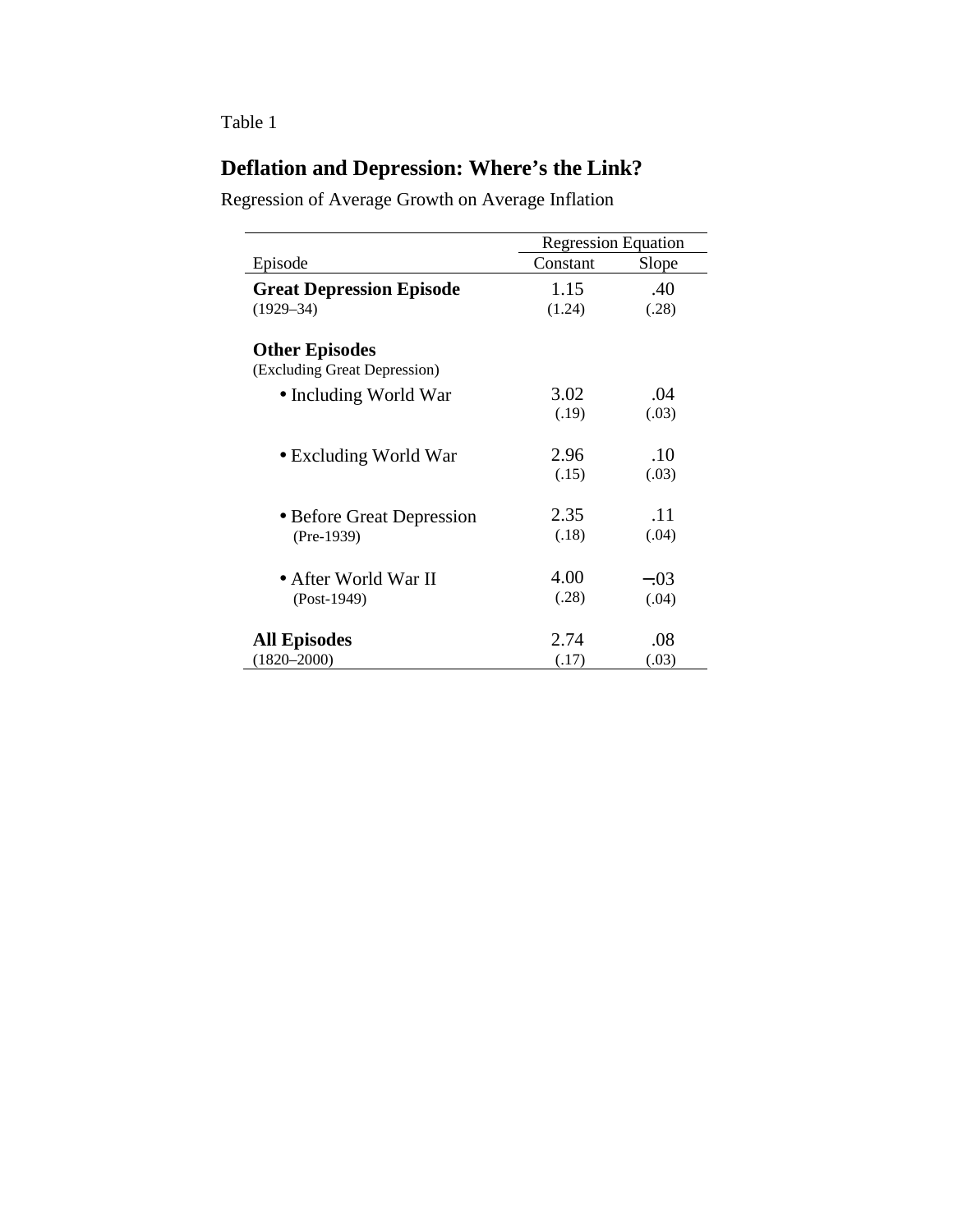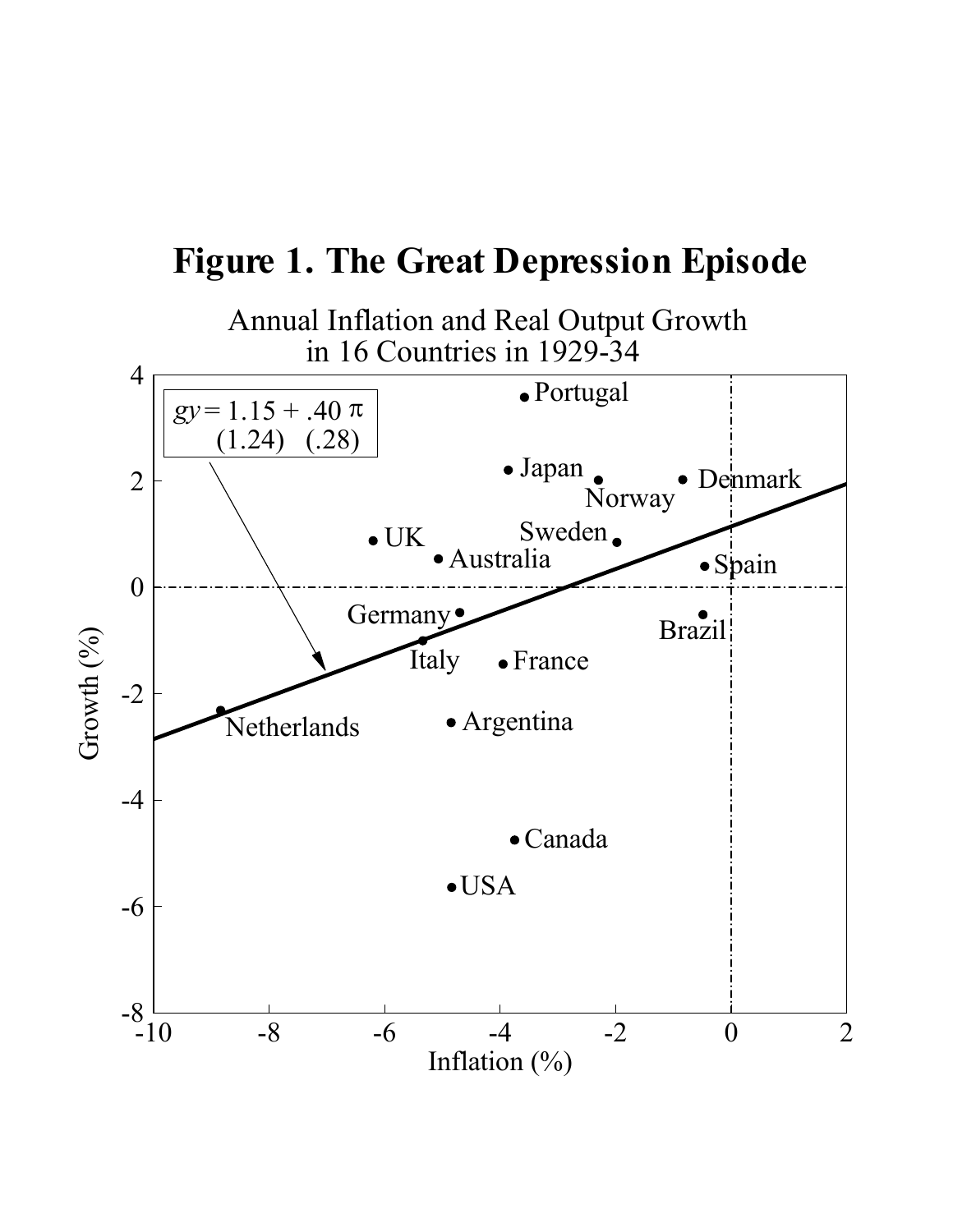# **Figure 2. Episodes Outside of the Great Depression**

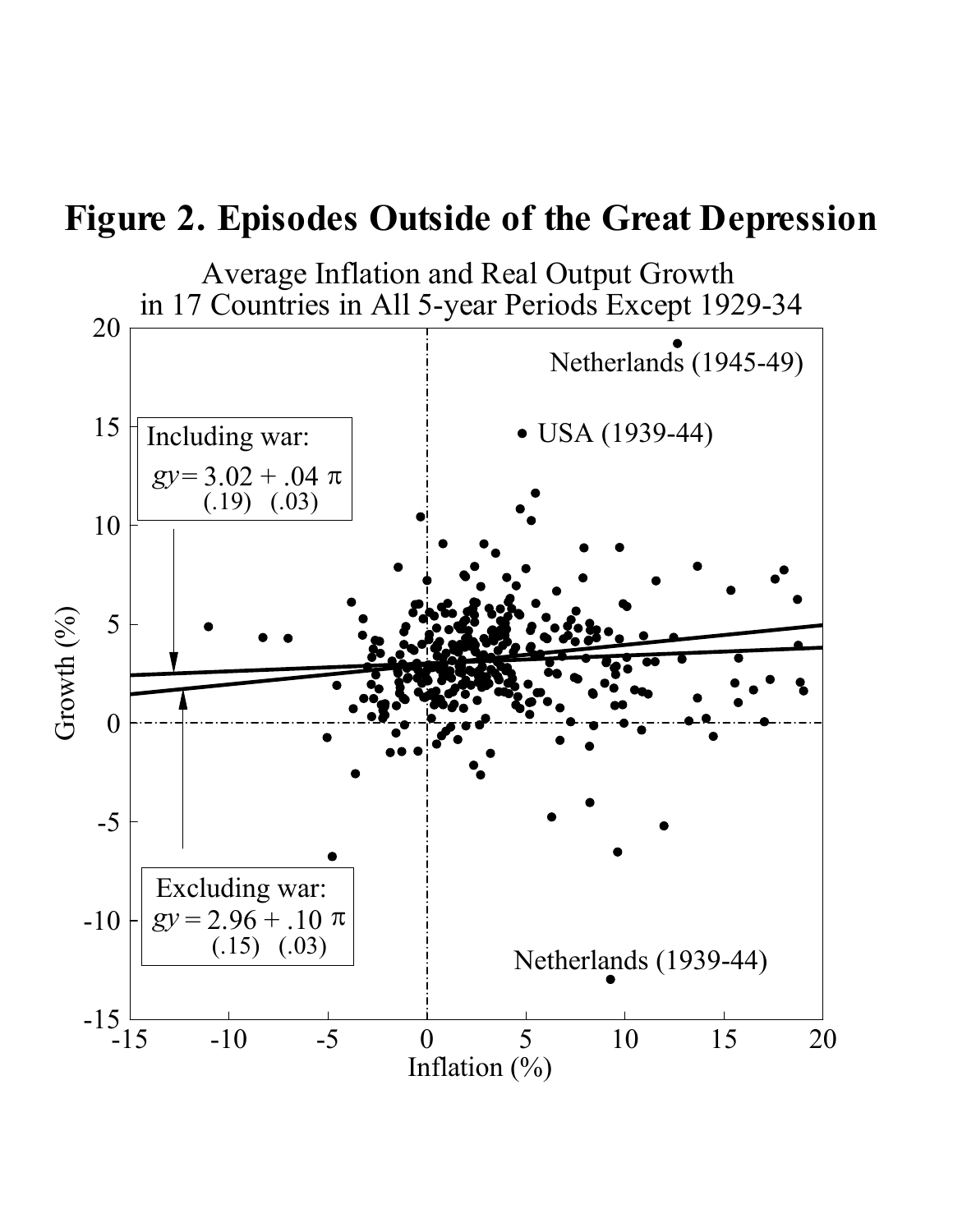# **Figure 3. All Episodes**